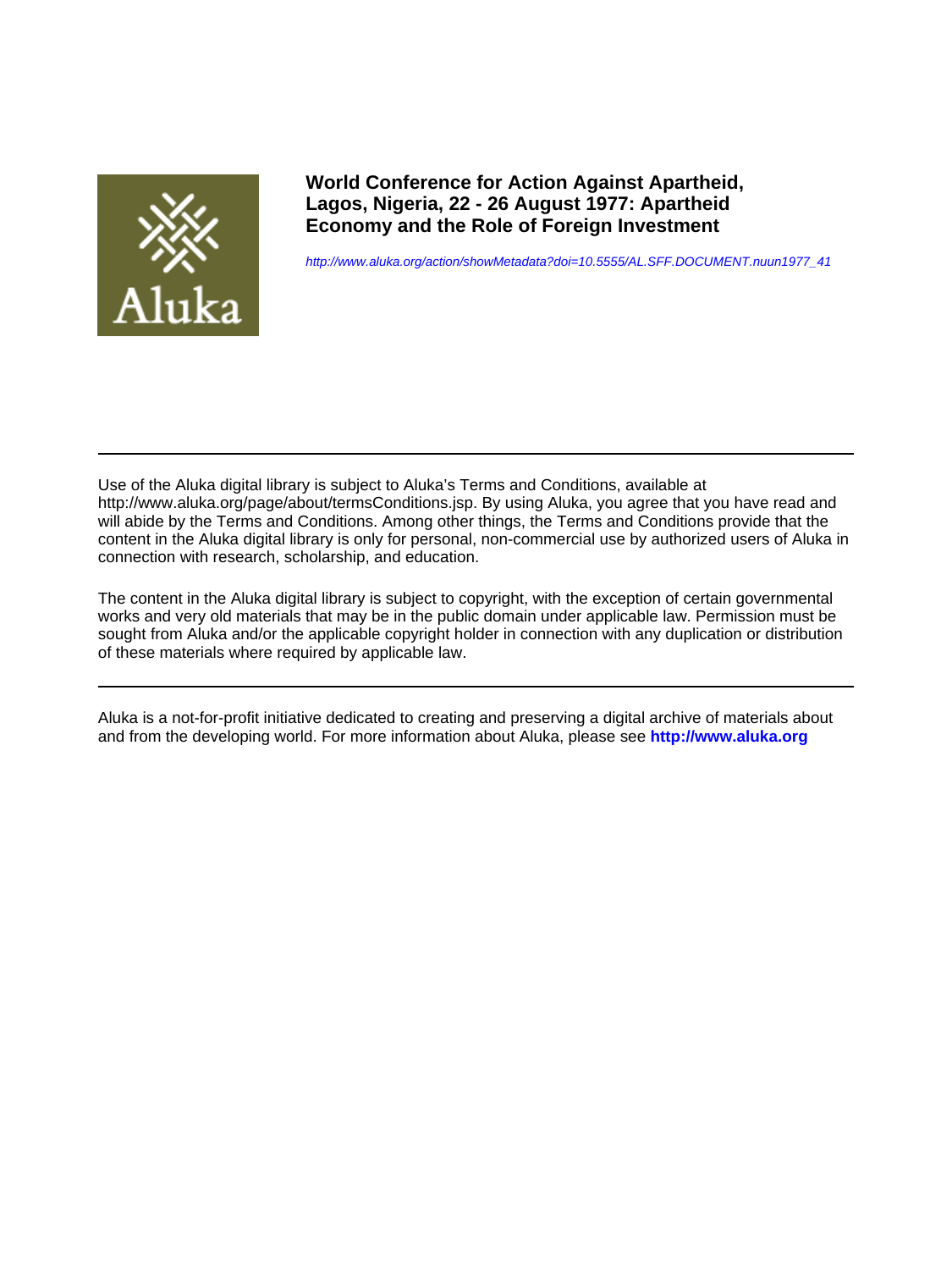# **World Conference for Action Against Apartheid, Lagos, Nigeria, 22 - 26 August 1977: Apartheid Economy and the Role of Foreign Investment**

| Alternative title              | Notes and Documents - United Nations Centre Against<br>ApartheidConf. 9                                                   |
|--------------------------------|---------------------------------------------------------------------------------------------------------------------------|
| Author/Creator                 | United Nations Centre against Apartheid; British<br><b>Anti-Apartheid Movement</b>                                        |
| Publisher                      | <b>United Nations, New York</b>                                                                                           |
| Date                           | 1977-11-00                                                                                                                |
| Resource type                  | Reports                                                                                                                   |
| Language                       | English                                                                                                                   |
| Subject                        |                                                                                                                           |
| Coverage (spatial)             | South Africa, Nigeria                                                                                                     |
| Coverage (temporal)            | 1977                                                                                                                      |
| Source                         | <b>Northwestern University Libraries</b>                                                                                  |
| Description                    | South Africa's economic crisis. Loans to apartheid. The<br>foreign stake in apartheid. The "Code of Conduct"<br>approach. |
| Format extent<br>(length/size) | $13$ page(s)                                                                                                              |
|                                |                                                                                                                           |

[http://www.aluka.org/action/showMetadata?doi=10.5555/AL.SFF.DOCUMENT.nuun1977\\_41](http://www.aluka.org/action/showMetadata?doi=10.5555/AL.SFF.DOCUMENT.nuun1977_41)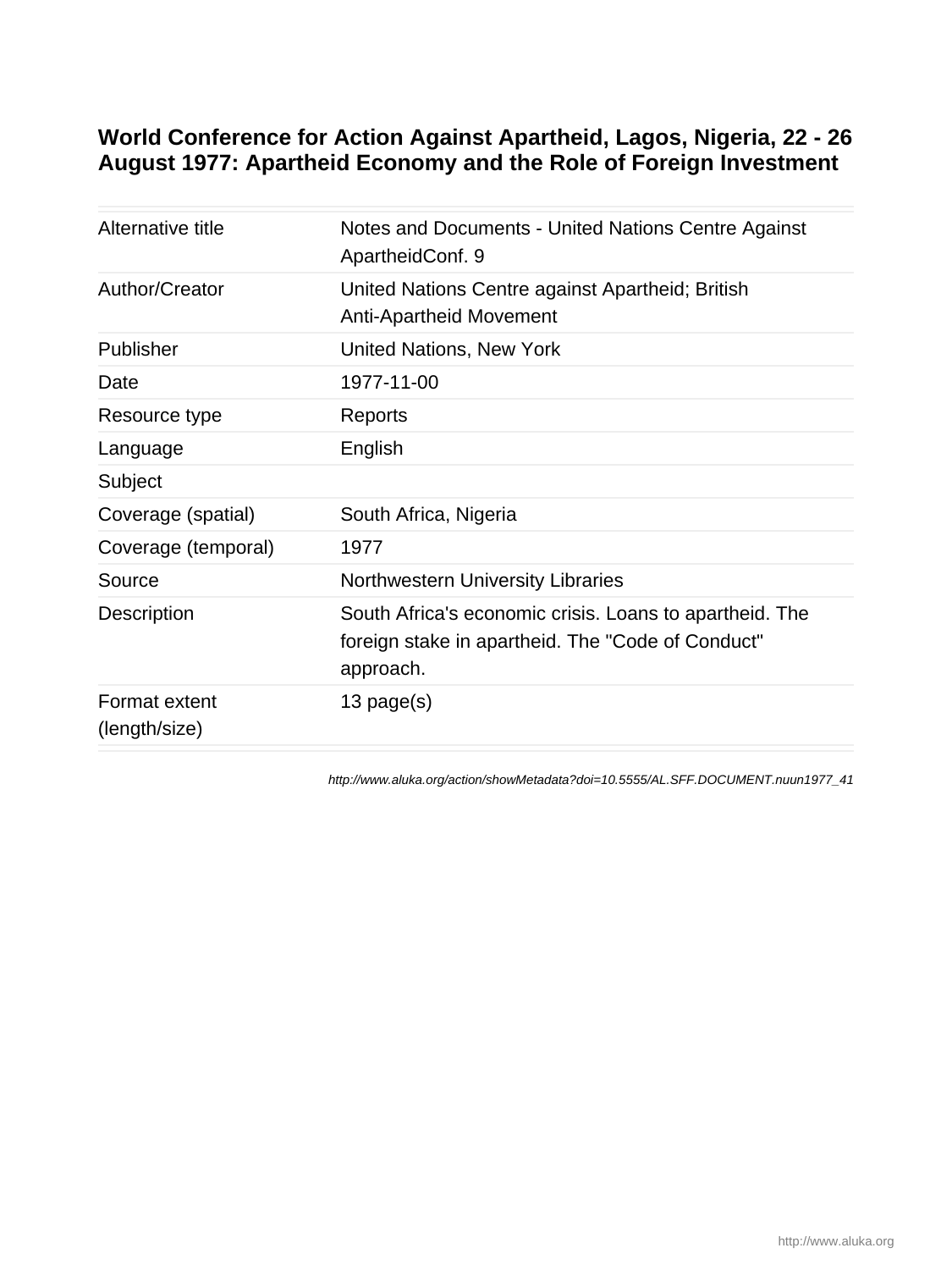World Conference for

World Conference for Action against Apartheid, Lagos, Nigeria, 22-26 August 1977 NOTES AND DOCUMENTS\*  $b:$   $\frac{1}{2}$  " / Conf. 9 November 1977 APARTHEID ECONOMY AND THE ROLE OF FOREIGN INVESTMENT \* by The British Anti-Apartheid Movement \*\* This paper was presented to the World Conference for Action against Apartheid (Lagos, August 1977). It is published at the request of the Special Committee against Apartheid. The views expressed are those of the author. \* All material in these notes and documents may be freely reprinted. Acknowledgement, together with a copy of the publication containing the reprint, would be appreciated. CONTENTE

| <b>CUNTENTS</b>                |  |   |   |  |
|--------------------------------|--|---|---|--|
| Page                           |  |   |   |  |
| Introduction                   |  |   |   |  |
| South Africa's economic crisis |  |   | 3 |  |
| Loans to apartheid             |  | 5 |   |  |
| The foreign stake in apartheii |  |   |   |  |
| The *7Code of Conduct approach |  |   |   |  |
| Conclusion                     |  |   |   |  |
|                                |  |   |   |  |

## $2<sub>1</sub>$

#### Introduction

This paper deals primarily with investment. It does not deal with a number of crucial areas of economic collaboration. Most iiportant of these are South Africa's trade relations. The related areas of white migration, the supply of patents and technology, the trainin- of personnel are all aspects of the extensive economic relations which South Africa is constantly seeking to protect and expand. The convening of the World Conference Against Apartheid in Lagos, Nigeria, in August 1977 is taking place almost two decades after the initial call by the black people of South Africa for the total isolation of the apartheid regime and, in particular, for a world--wide economic boycott of South Africa. The British Anti-Apartheid qovement (AM) believes that this Conference provides an opportunity to review the changes which have taken place in the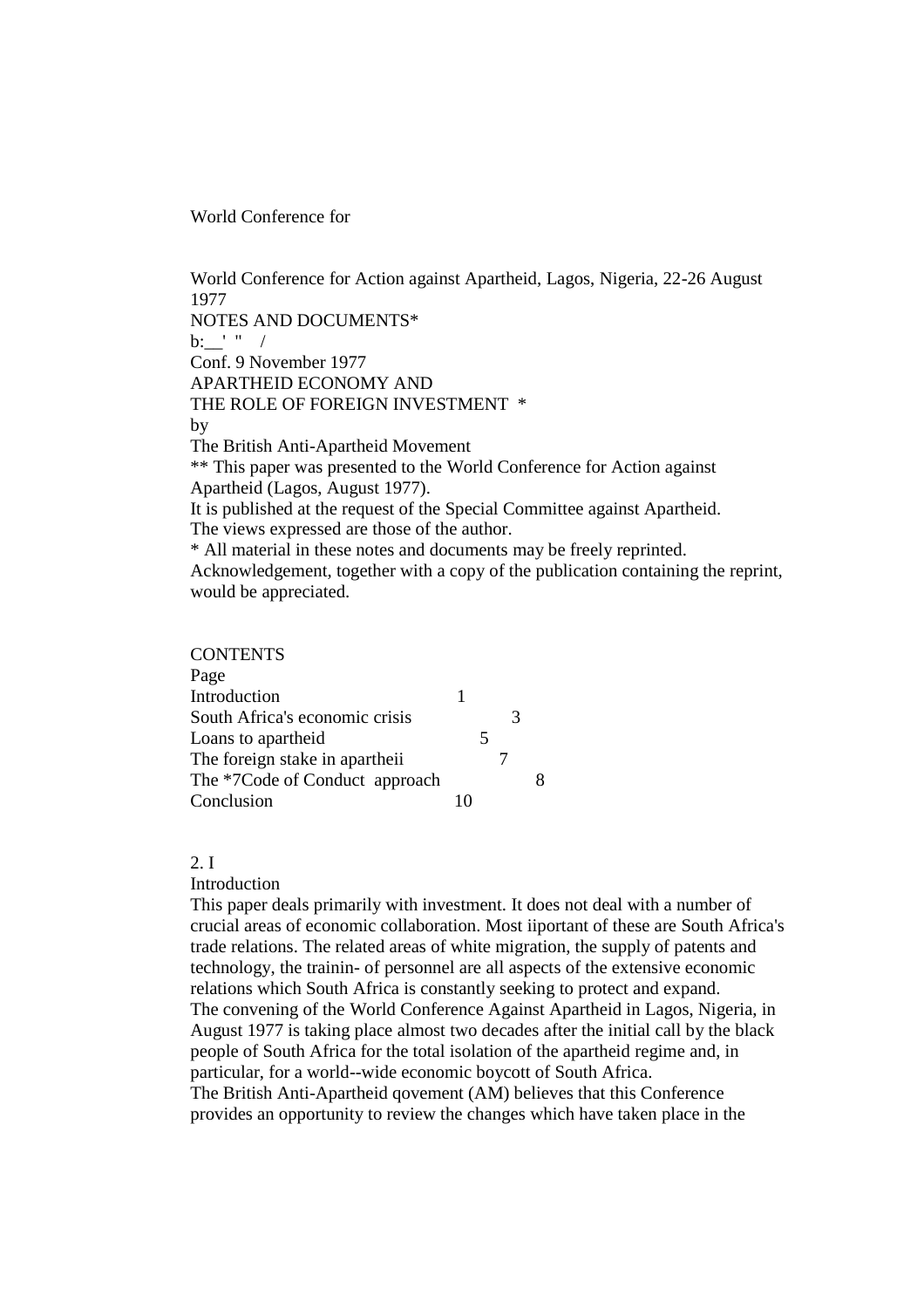economy of the apartheid system and how the traditional allies of South Africa have responded to the appeals of the black people for international action to speed the destruction of apartheid.

The first call by black South Africans for economic sanctions was made in 1959, the independent African States were the first to respond and support this appeal. In June 1960, the Addis Ababa Conference of Independent African States decided on a series of measures to be taken against the apartheid r4gime. At their initiative, the United Nations General Assembly adopted a resolution in 1962 incorporating these measures- the resolution was adopted by 67 votes to 16, with 23 abstentions. Support for a boycott of South Africa spread rapidly throughout the world. In 1964, the International Conference on Economic Sanctions against South Africa sponsored, inter alia, by the AAM discussed the practical measures required for the implementation of economic sanctions.

However, in 1963 the AA!M1 had warned: 'Boycotts without

Dritish and American support can have no more than a marginal effect, and South Africa's rulers know it'z.l/ South Africa's trading partners resolutely opposed the demands for an economic boycott, despite repeated appeals. 1/ The collaborators,, AAM, 1963.

On 12 June 1964, Chief Albert Luthuli responded to the sentencing of Nelson Mandela and the other Rivonia group by appealing: Jto all governments throughout the world, to people everywhere, to organizations and institutions in every land and at every level, to act now to impose such sanctions on South Africa that will bring about the necessary change and avert what can become the greatest African tragedy of our time." Bishop Reeves, former Bishop of Johannesburg and current President of AAM, had made a similar warning in October 1963 at the Special Political Committee of the United Nations General Assembly. He argued that: ' The choice before the world is now a clear one: it is between effective international action and the probability of bloodshed on a vast scale in South Africa.; During the next 13 years, bloodshed on a vast scale was avoided, not because the trading partners of South Africa responded to these appeals, but because of the brutal suppression of all opposition to apartheid within South Africa. Indeed, during the intervening years, these countries have extended their economic collaboration with South Africa, despite South Africa's central role in undermining United Nations mandatory sanctions against the illegal Smith r6gime and its refusal to comply with the resolutions of the United Nations calling upon it to terminate its illegal occupation of Namibia.

However, in June 1976, the bloodshed, of which so many had warned, became a reality when the South African police shot and killed in cold blood an unknowm number of peaceful school students demonstrating against ;bantu education.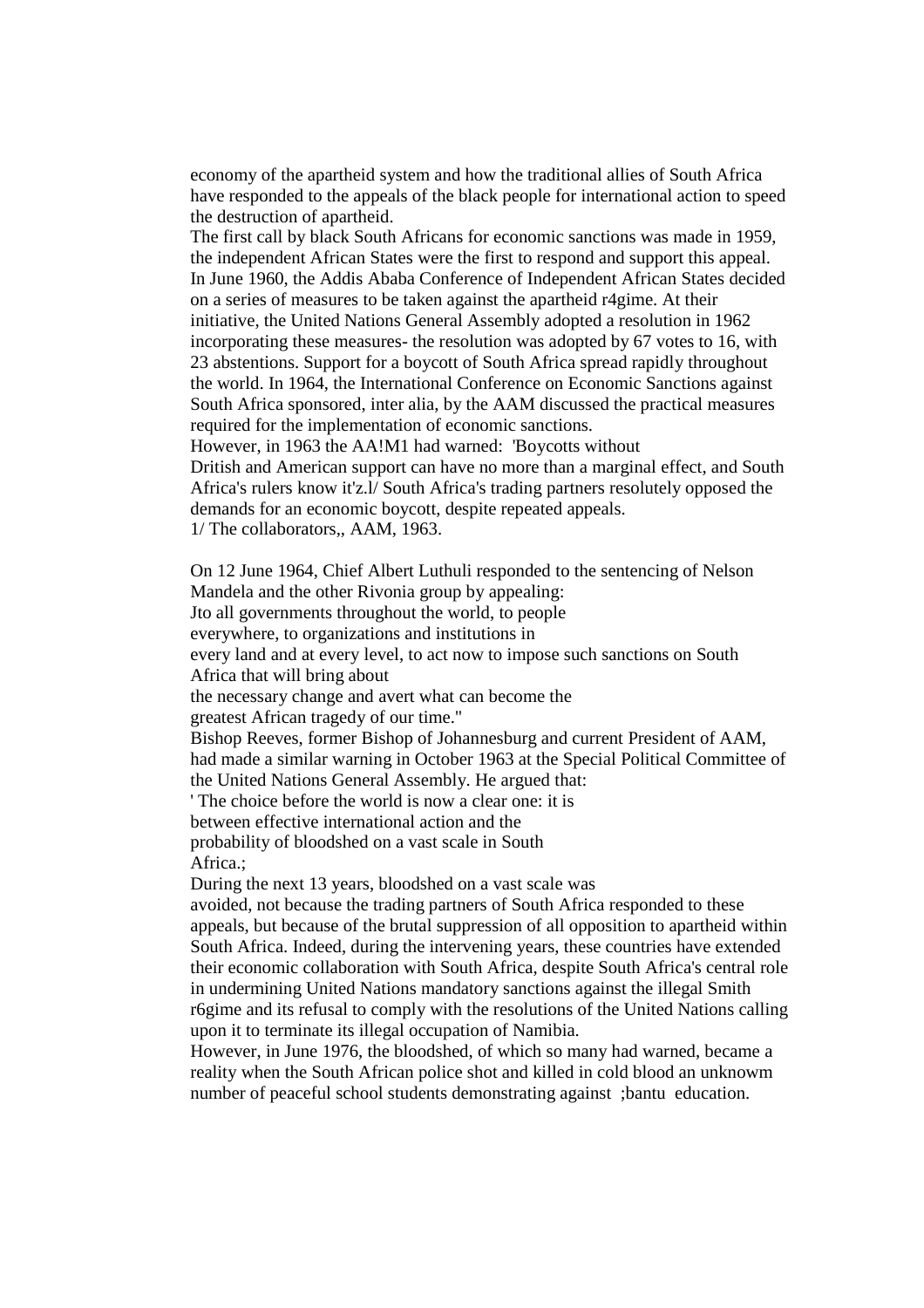A new period in South Africa's history had begun. The events of 16 June in Soweto, seen against the background of the victories of the peoples of Mozambioue and Angola against Portuguese colonialisr and the intensification of the armed struggle in Southern Rhodesia (Zimbabwe), have created a new situation in southern Africa. The balance of forces have altered profoundly in favour of the liberation movements of southern Africa and against the racist r~gimes. South Africa is facing a fundamental political and economic crisis - a crisis which in turn has resulted in a policy crisis for the West and its relations with South Africa.

#### South Africa's economic crisis

In 1970 one writer observed that in less than 30 years South Africa's output had increased 25 tines without serious inflation. At that time little appeared to stand in the way of serious prowth. All this has changed.

Following the liberation of the former Portuguese colonial territories, the boom euphoria disappeared as other factors too began to inhibit the vitality of the apartheid economy and South Africa entered a period of rapidly worsening economic crisis. Initially staved off by the increasing gold price, then by massive foreign borrowing dominated by the public corporations and increasingly by the Government itself, the crisis finally proved impossible to control any longer. By the time the 1076 political crisis had developed, business confidence was declining rapidly.

For over a century foreign capital investments, many of them British, had played a major, indeed, a predominant role in creating and sustaining the institutions of aDartheid and cheap labour. But now the South African Government and private and public corporations are finding it much harder to raise loans. So, today, the apartheid economy is in serious difficulties, possibly its worst ever. The rate of growth, measured by the increase in GDP at current prices which averaged more than 8 per cent a year between 1946 and 1966, and rose even higher in the late 1960s and early 1970s, had dropped to 4 per cent by 1974/75, was down to 2.5 per cent in 1975/76 and 1.4 per cent in 176 -- the lowest annual growth rate since the Second World War. With inflation running well into double figures9 the South African economy is now displaying the classic features of stagflation. In the first three months of 1977 manufacturing output dropped at an annual rate of 6 per cent. Registered unemnloyment was rising at an annual rate of over 200 per cent with African unemployment increasing by between 10,000 and 20,000 a month. The property market has slumped, precipitating South Africa's largest bankruptcy ever and including that of the Rl50-million Glen Anil Land Development Company and two small banks. As South Africa's Financial Mail put it, "general business confidence indicators have slipped off the bottom of the page;'.

The generally depressed state of the Western economy has certainly contributed towards South Africa's difficulties. But far more important have been two factors within the control of the Vorster r~gime. First, there has been (and is) "the ambitious capital development programme into which the government became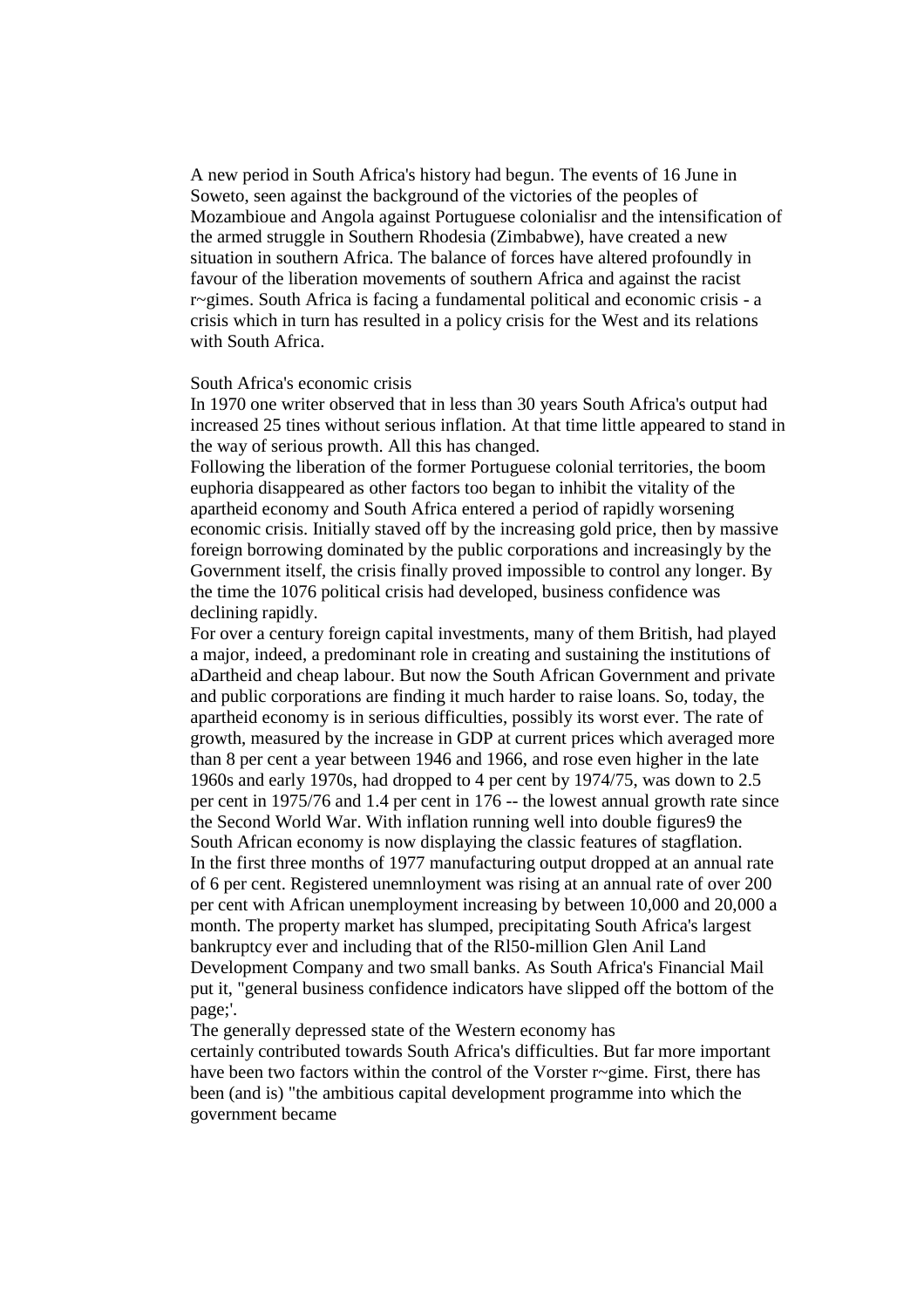trapped because of the foreign exchange and budget resources which this would make available".2/ Just how ambitious are the South African Goverrmient's plans can be seen from the fact that in March 1976 it was officially estimated that the expected capital needs of the State corporations over the next five years would be Rl1,574 million. For a breahdomr, see the following Table No. 1: Table 1. South African State corporations' projected capital needs 1976--1981 (in R millions) SASOL (for a second oil-from-coal plant) 2 000 ESCOM (Electricity Supply Commission to include 3 giant thermal power stations and a nuclear power station) 5 020 ISCOR (Iron and Steel Corporation of South Africa) 3 131 FOSKOR 221 IDC (Industrial Development Corporation) 1 200 Rll 574 Sources: House of Assembly Debates., 10 Mlarch 1976; Sta~~ 20 March 1976. This is far from being an ordinary development plan. It reflects the apartheid regime's desire to create an economy that can withstand a civil war, that is increasingly self-sufficient in essential raw materials or their substitutes, and that is increasingly central to the economic and strategic interests of the West through its high level of profitability as well as its supplies of gold, diamonds, coal, etc., not to mention numerous base minerals, some agricultural products and, above all, enriched uranium.

The second factor that has brought on the present economic

crisis is the Vorster regime's military expenditure. Defence spending has increased three--fold, from R344 million in 1972/73 to RI,350 million in 1976/77, and this probably does not yet fully reflect the cost of the Angolan war, as may be seen in the following Table No.2:

2/ M.S. Mendelsohn, The Times, 6 July 1976.

Table 2. South Africa's military budget (in P millions) Amount 1 350 increase on previous year 070 702 The Farch 1977 budget further increased this military spending by 21 per cent (for the year 1977/78) - three times as fast as Government spending as a whole - to cover the cost of extended conscription and the development of a domestic arms industry. Loans to apartheid

To withstand this crisis, the apartheid r~gime has resorted to large-scale borrowing either directly or through its paraStatal institutions. Details of the known long-term loans are set out in the following Table 7o. 3: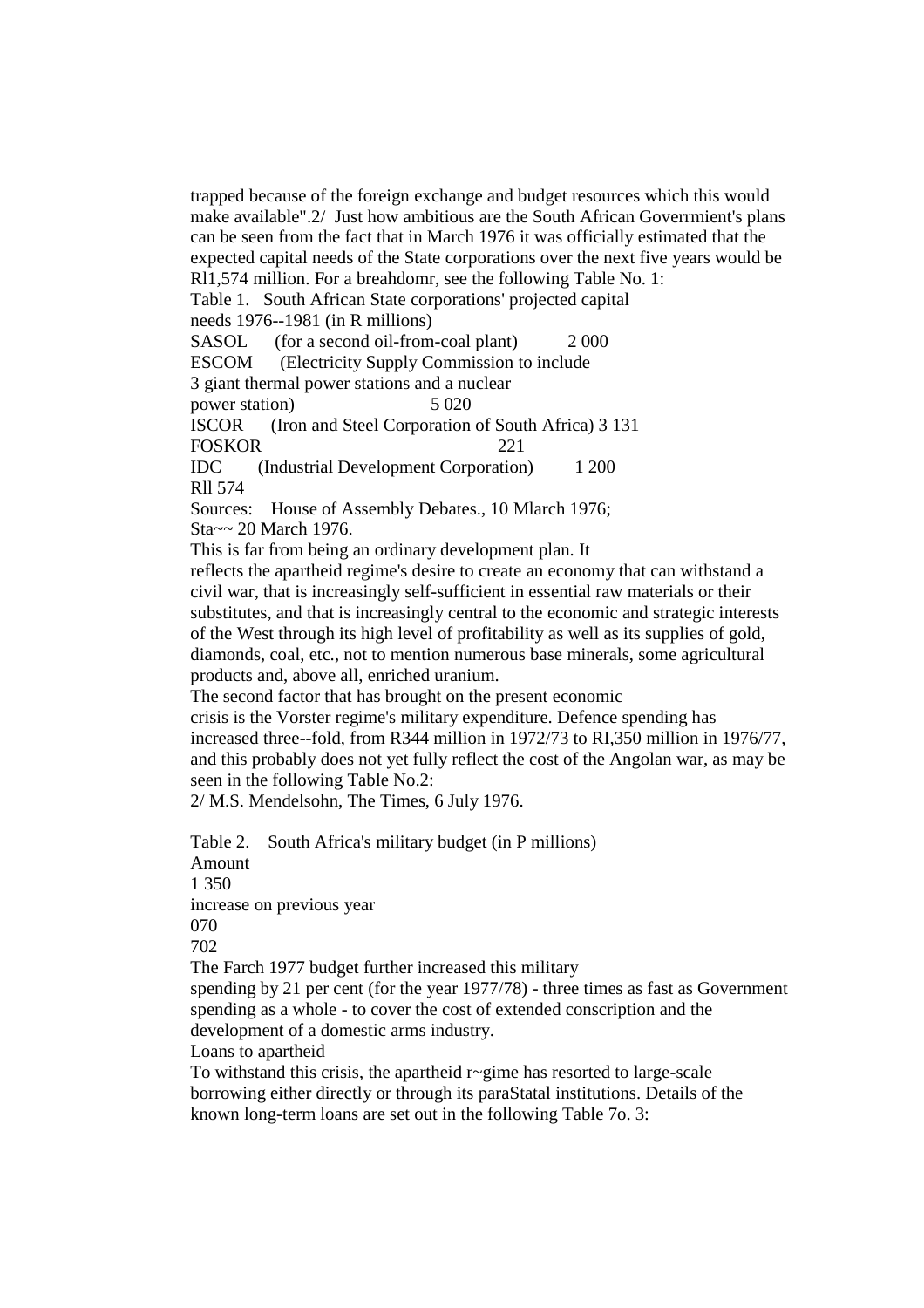1976/77 1975/76 1974/75 1973/74 1972/73

Table 3. Foreign loans to South African Government and its Agencies) 1975 July 1976 Amount Period (years) Lead Bankers Escorn SA Railways Escom Iscor Escom Iscor US6'25 m DM 70 m D-i100 m US'125 m US\$30 m Eurocurrency units: 1976: Government Railways Escora Richards Bay IDC Foskor XDC SABC Johannesburg US25 US\$75 SiFr 40 DM1100 US\$99 30 D<sub>1150</sub> US199 US ,200 SwFr 50 6o SwFr 50 us\$80 US'.:138 SwFr 30 US !:30 US';2 USA20 US" 7 R22 R65 R13 R34 R86 (Boeings) R50 R51 R96 (Airbuses) R1711 R17 R100 (duvha) R17 R70 5 5 3 2 10

5  $21O(+/-...)$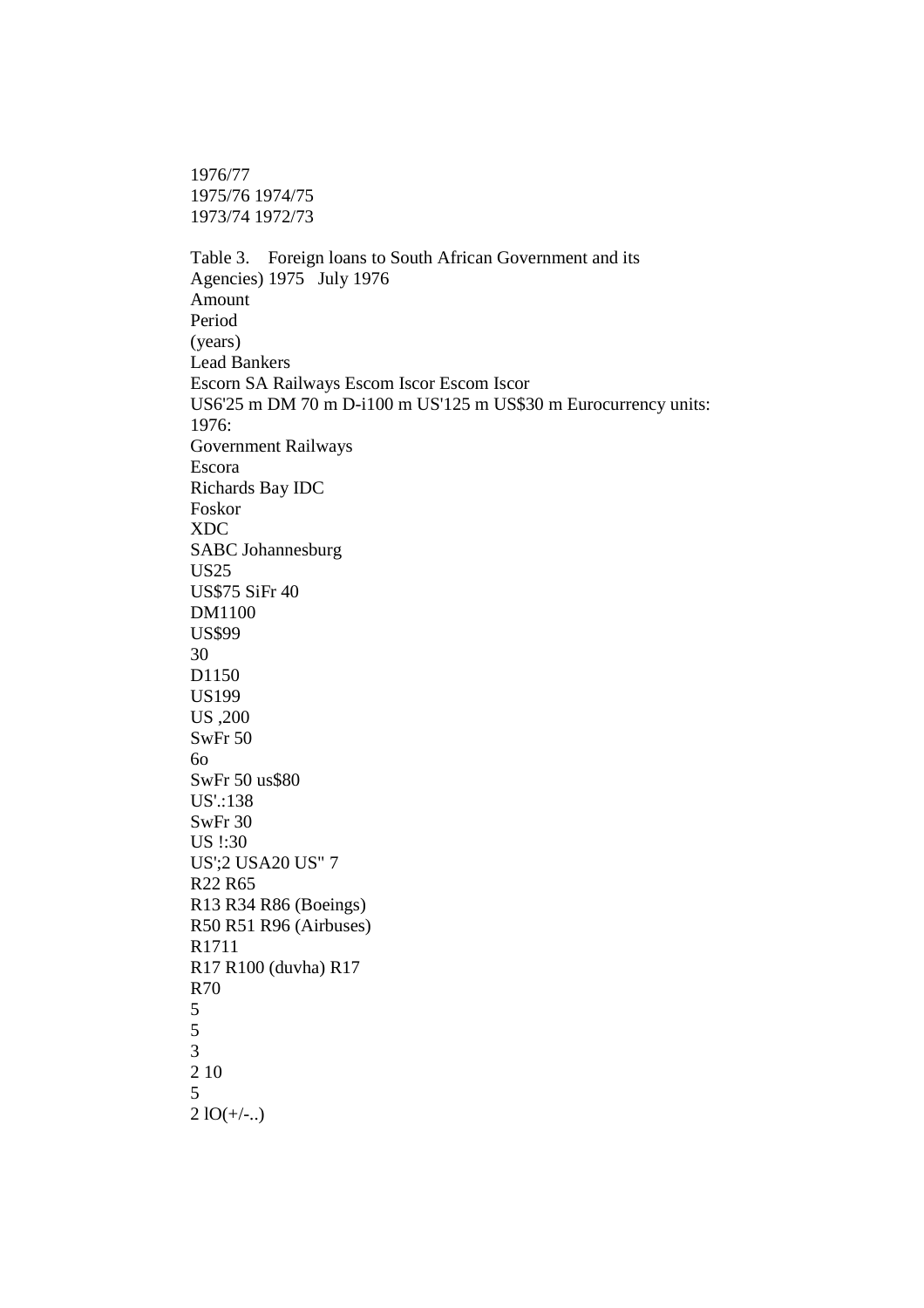5 4 10 4 5 R120 R1O R26 R1O R17 R6 Paribas Deutsche UBS Deutsche European Banking Corp° Hill Samuel Deutsche Dresdner/Credit Citibank/Chase Vanhattan/Forgan Guaranty Manufacturers Hanover/Barclays UDS Hill Samauel Nordic lestdeutsche Landesbank Citibank UBS Hanufacturers Hanover Hill Samuel/Dow Citibank Barclays Borrower 1975:

However, it has been calculated that, in addition to these loans in the period April 1975 to January 1976, a further amount of R284 million was borrowed by the South African Government in the form of short-term and medium-term loans. The Standard Bank Review (September 1976) commented on these developments:

' The large current deficits which have been a feature of economic life in South Africa since 1975 have led to a growing dependence on foreign capital to close the gap. Recently, the problem of relyin. on foreign capital has been accentuated by a decreased inflow of

long-term funds. Economic and political conditions

in the country have not been conducive to attracting long-term loans and direct investment. Hence, apart

fron the ever increasing reliance on short-term trade finance and loans raised by the government and public enterprises, the authorities were forced to resort to borrowing from IIF.'

The increasingly crucial role of loans and other forms of indirect investment is revealed by the following Table No.4:

Table 4. Indirect investment (total) in South Africa Year Rands (Millions) 1956 1 172 1966 1 276 1972 2 891 1974 6 063 Source: Activities of Transnational Coriorations and their collaboration with the regime in South Africa. United Nations, Notes and Documents No. 21/77 The foreign stake in apartheid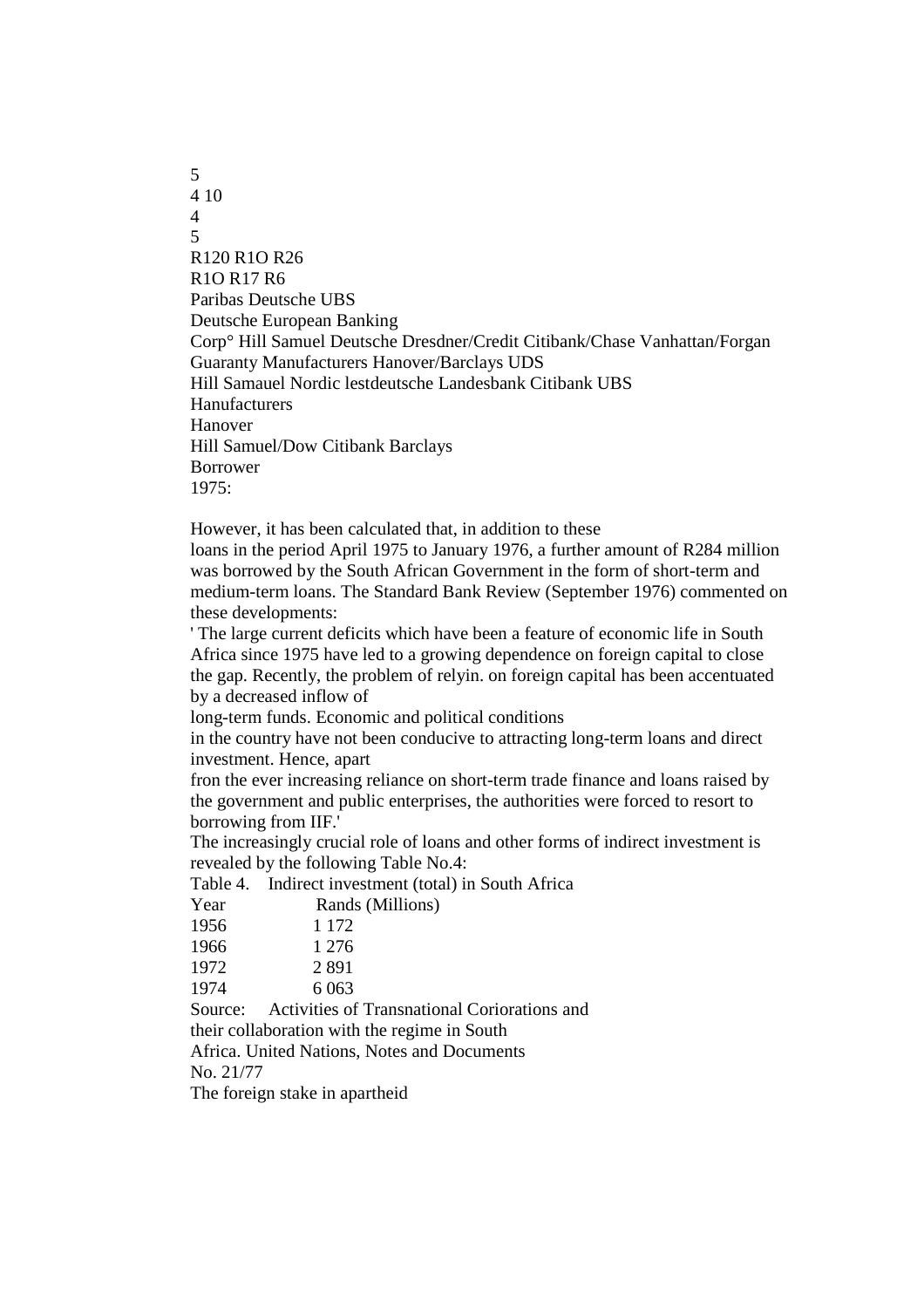The determination of foreign investors, including- many of the largest transnational corporations, to invest in apartheid is the most blatant form of economic collaboration with apartheid. This investment grows annually in defiance of the United Nations, the OAU and the expressed will of the black people of South Africa.

### -8-

Since 1966 total foreign investment in apartheid has risen froi R2,891 million to R12,757 million in 1974, according to the South African Reserve Bank. This investment has not only played a crucial role in strengthening the apartheid economny but directly and indirectly it has facilitated the growth of South Africa's military and police State apparatus. The growth of South Africa's armament and allied industries has been dependent on the active participation of foreign capital, and in many cases it is South African subsidiaries of forei-n companies which are directly involved. The activities of transnational companies and the subsidiaries of foreign companies have been well documented by the United Nations, the liberation movements and other opponents of apartheid. Extensive material has also been published detailing the wages and conditions of black workers employed by these corporations and subsidiaries. The :Code of Conduct approach

Throughout the period from 1959 to June 1976, foreign investors, transnational corporations and certain Western Governments ignored all opposition to investment in South Africa. A new feature did. emerge in 1973: the case for ':constructive involvement" in apartheid. It was argued that foreign investors could provide better conditions and pay for their African workers and that they could also recognize African trade unions. This approach was adopted by the British Government, which produced a "Code of Conduct'7. Recently a number of United States corporations and the European Economic Cormission have announced their intention to pursue similar policies.

Even if one disregarded the central arguments against investment, i.e., its role in strengthening the apartheid economy and its military power, the "constructive involvement': case has failed on its own terms. For example9 the only British company, Smith and Nephew, to recognize an African trade union, has recently withdrawn this recognition.

Supporters of this approach argue that it has led to wage increases for African workers.

Between 1973 and 1975, African money wages in mining and industry took several strides forward and at first this lent support to the protagonists of this approach. But the coincidence of the emergence of the policy and the wage rises was in most cases fortuitous; and the increases owed far more to the strike wave of

1973, which carried on through 1975 and has not fully died out yet, than to polite pleading in the boardrooms and newTspaper columns of Western Durope. And in any case wage increases have not sufficed to close the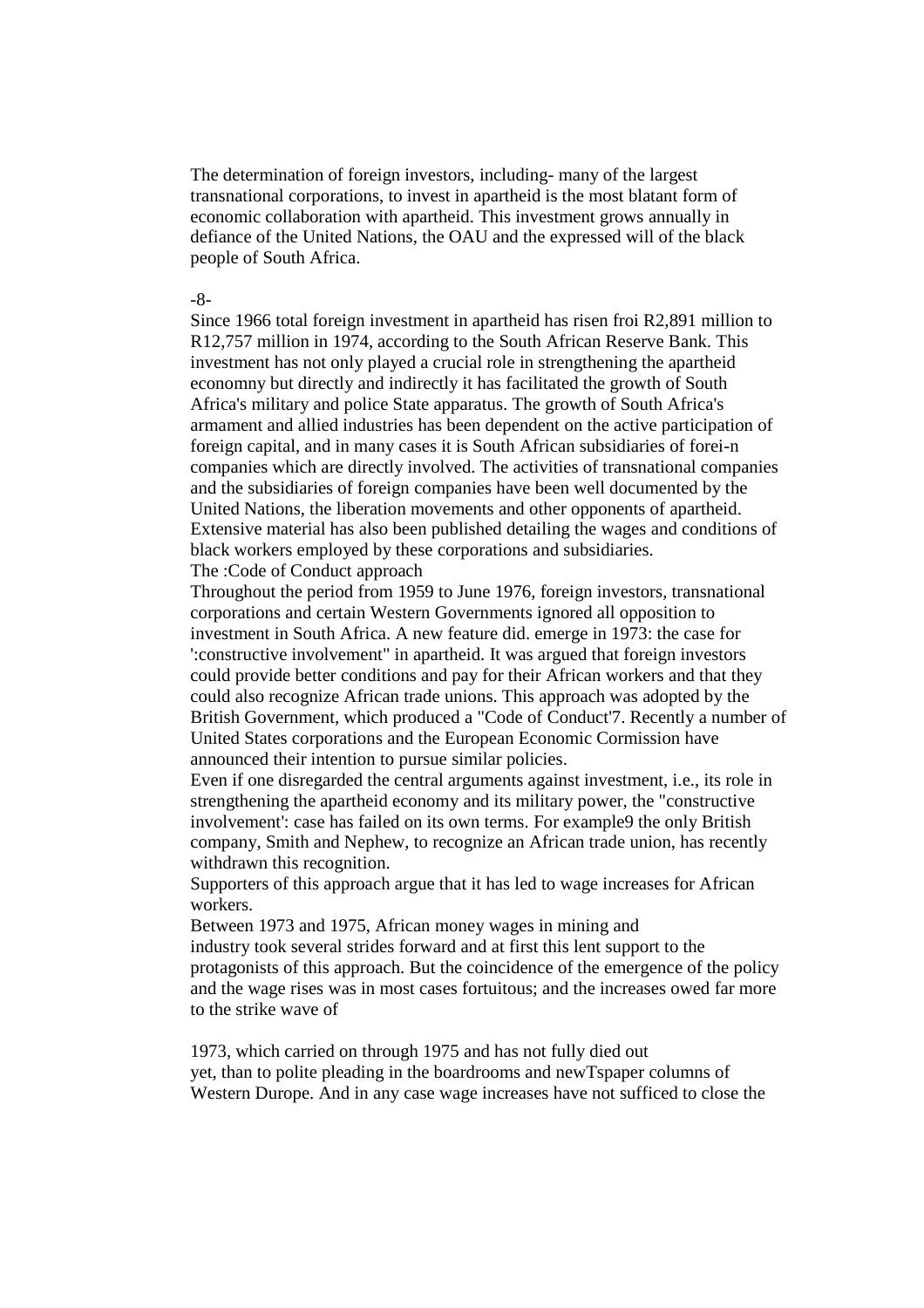black-white wage gap in South Africa, which remains the acid test of all ameliorative claims.

For example, on the gold mines, whose well-oiled publicity machine constantly proclaims the significance of the four-fold increase in black miners' wages in recent years, the wage gap has grown as follows:

Minimum wage per shift

1973 1976

Whites R10.77 R18o54

Africans 0.50 2.20

Gap R10.27 R16.34

A market research firm's investigations into family income in South Africa revealed that between 1970 and 1975 average white family incomes rose from R393 per month to R619, whereas African family incomes rose from R36 to R73 a month. This means an increase in the gap between the races from R362 to R546.3/

Today, as never before, the black worker is enjoying the

so-called "fruits' of foreign investment in South Africa. African unemployment, which the racist Government does not bother to record precisely, is officially estimated to be running at 8 per cent. Academic experts estimate that in reality the number of Africans unemployed is approaching 2 million -- out of a total black workforce of around 7 million. The very fact that African unemploynent has risen to these unprecendented levels at precisely the same time that the inflow of foreign capital has also reached unprecendented levels indicates the falsity of the argument that foreign investment benefits the black worker. What it does do is to strengthen the whole system of racial oppression and e~ploitation which bears more heavily on the black worker than on any other section of the South African people.

3/ Financial Fail9 Johannesburg, 13 Februarr 1076.

 $-10$ .

Conclusion

The dramatic developments in southern Africa since the defeat of Portuguese colonialism, and in particular since the uprisings in Soweto and throughout South Africa, have produced renewed demands for international action to isolate anartheid. The neT policies of Yorwayr and Sweden on investment are an important aspect of the post.-Soweto situation. These moves have coincided with the first serious reappraisal of investment policies by some banks and transnational corporations.

In April 1977, Chase Manhattan announced that it would end ;loans that in our view tend to support apartheid policies of the South African Government". Two Netherlands banks also announced that no further loans would be made to South Africa until the apartheid system was at an end. A number of major corporations appear to be refraining from increasing their investment because of the groTing instability of the apartheid system.

The current political and economic crisis in South Africa has produced a unique opportunity for effective international action - a halt on all further investment and